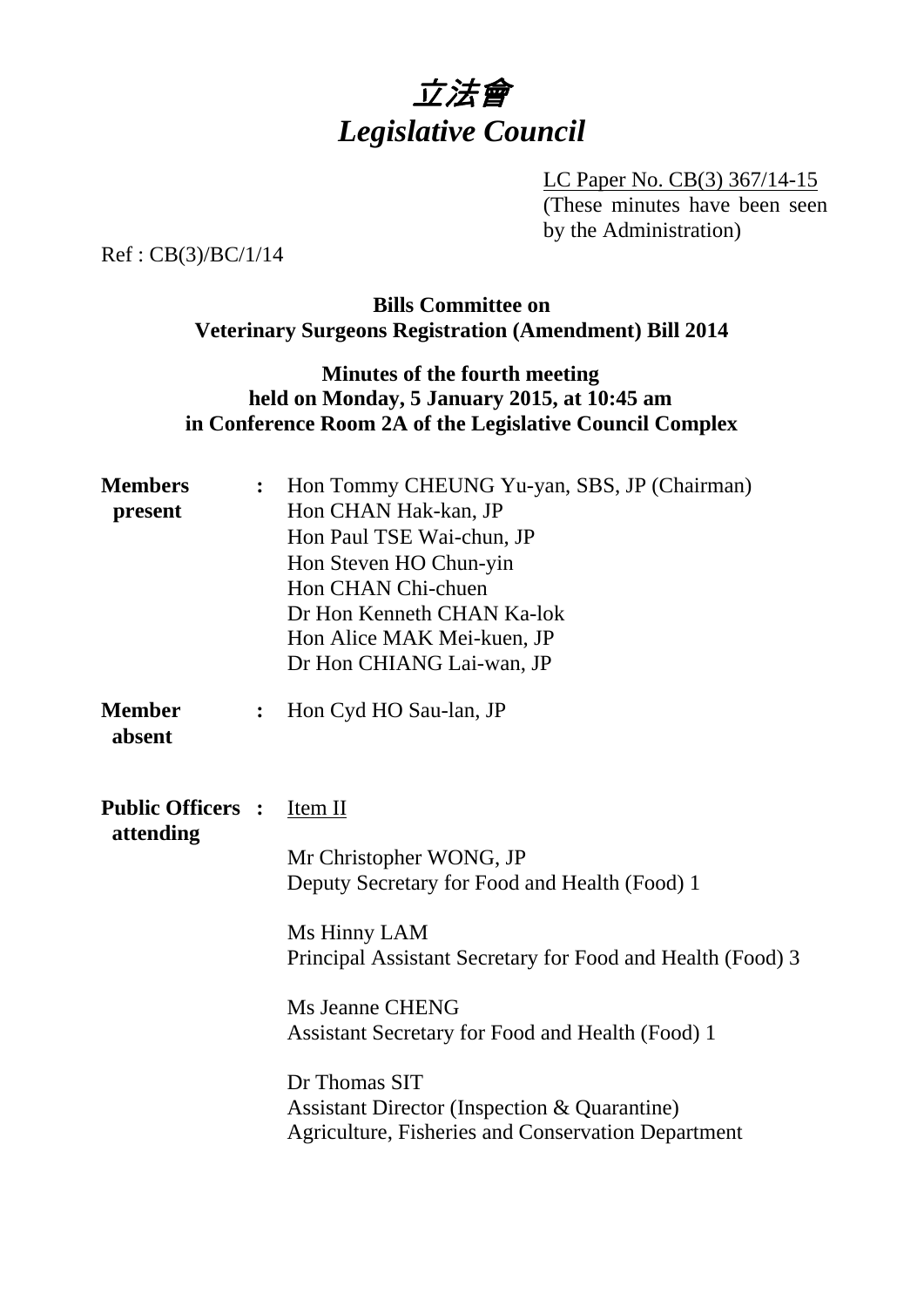|                               |                | Dr Michelle YEUNG<br>Senior Veterinary Officer (Technical Services)<br><b>Agriculture, Fisheries and Conservation Department</b> |
|-------------------------------|----------------|----------------------------------------------------------------------------------------------------------------------------------|
|                               |                | Mr Allen LAI<br><b>Senior Government Counsel</b><br>Department of Justice                                                        |
| <b>Clerk</b> in<br>attendance |                | : Mr Thomas WONG<br>Chief Council Secretary (3) 1                                                                                |
| <b>Staff</b> in<br>attendance | $\ddot{\cdot}$ | Ms Wendy KAN<br>Assistant Legal Adviser 6<br>Ms Doris LO<br>Senior Council Secretary (3) 2                                       |
|                               |                | Miss Meisy KWOK<br>Legislative Assistant (2) 6                                                                                   |

#### Action

**I. Confirmation of minutes** 

(LC Paper No. CB(3)303/14-15)

The minutes of the meeting held on 2 December 2014 were confirmed.

### **II. Meeting with the Administration**

(LC Paper Nos. CB(3)305/14-15(01)-(02), CB(3)309/14-15(01), CB(3)797/13-14, CB(3)87/14-15(02), File Ref: FHB/F/6/12/12, LS77/13-14, and CB(3)87/14-15(03)-(05))

2. The Bills Committee deliberated and continued to examine the Bill clause by clause (index of proceedings at **Annex**).

### Follow-up actions arising from the discussion

- 3. The Administration was requested to provide a written response to the following concerns/views of members – Admin
	- (a) in connection with the proposed new sections 17C and 18(1C) of the Veterinary Surgeons Registration Ordinance (Cap. 529) ("the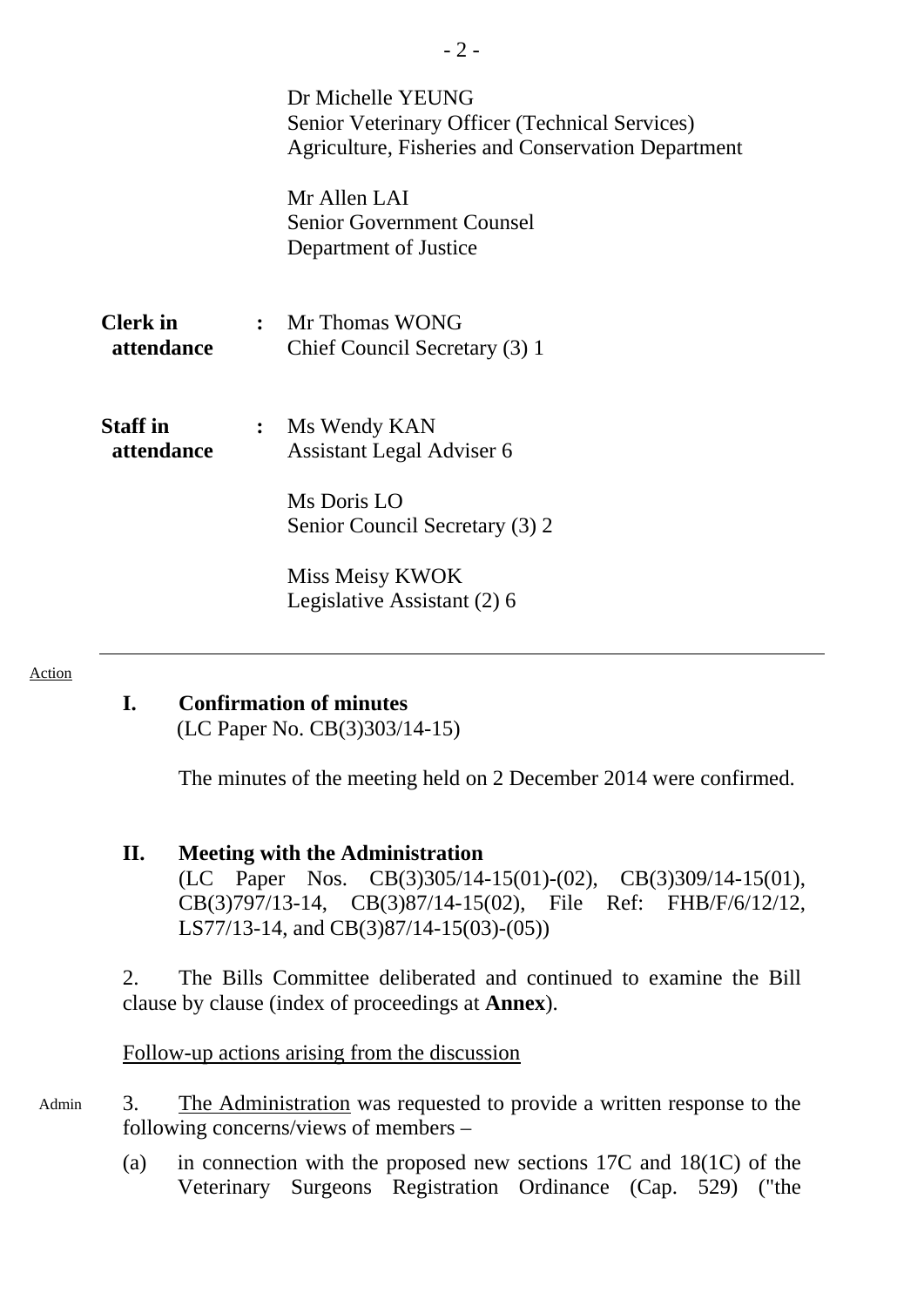Ordinance") under which the proposed ratios of registered veterinary surgeon ("RVS") to non-RVS on a preliminary investigation committee ("PIC") and an inquiry committee ("IC") would be set at 2:1 ("the 2:1 ratio"),

- (i) how to ensure that under the 2:1 ratio, the RVSs on PIC/IC would maintain impartiality in handling complaints in which the persons being complained of were RVSs; and
- (ii) whether the Administration would propose Committee stage amendments ("CSAs") to the Bill to the effect that more non-RVSs would be included in a PIC/IC so as to adjust the 2:1 ratio to 1:1 or 1:2, or a PIC would be constituted by non-RVSs only;
- (b) whether the Administration would propose CSAs to the effect that
	- (i) in case no consensus could be reached on a PIC on whether a complaint alleging a disciplinary offence should be referred to an IC, the complaint should be referred to the Veterinary Surgeons Board ("VSB") for consideration;
	- (ii) the proposed ratios of RVS to non-RVS on VSB and on the panel of assessors would be adjusted from 2:1 to 1:1, so as to better safeguard the interests of persons utilizing veterinary services; and
	- (iii) the regulation to be made by the Secretary for Food and Health for matters concerning an election of RVSs to VSB under the proposed new section 28(1A) of the Ordinance would be subject to positive vetting, instead of negative vetting, by the Legislative Council; and
- (c) in connection with the proposed arrangements for the election of six RVSs to VSB under which each elector might, in the capacity of a proposer or seconder, nominate a maximum of six RVSs who were qualified as electors to be candidates, and might vote for a maximum of six candidates in an ordinary election (as set out respectively in paragraphs 15 and 19 of the "Salient features of the proposed election of elected members to VSB" [LC Paper No. CB(3) 309/14-15(01)]), whether the Administration would review the proposed nomination and voting arrangements, including restricting each elector to nominate and vote for one candidate only in the election.

4. The Bills Committee completed the clause-by-clause examination of the Bill.

(*Post-meeting note*: The Administration's response to issues raised at the meeting on 5 January 2015 was issued to members vide LC Paper No. CB(3) 332/14-15(02) on 9 January 2015.)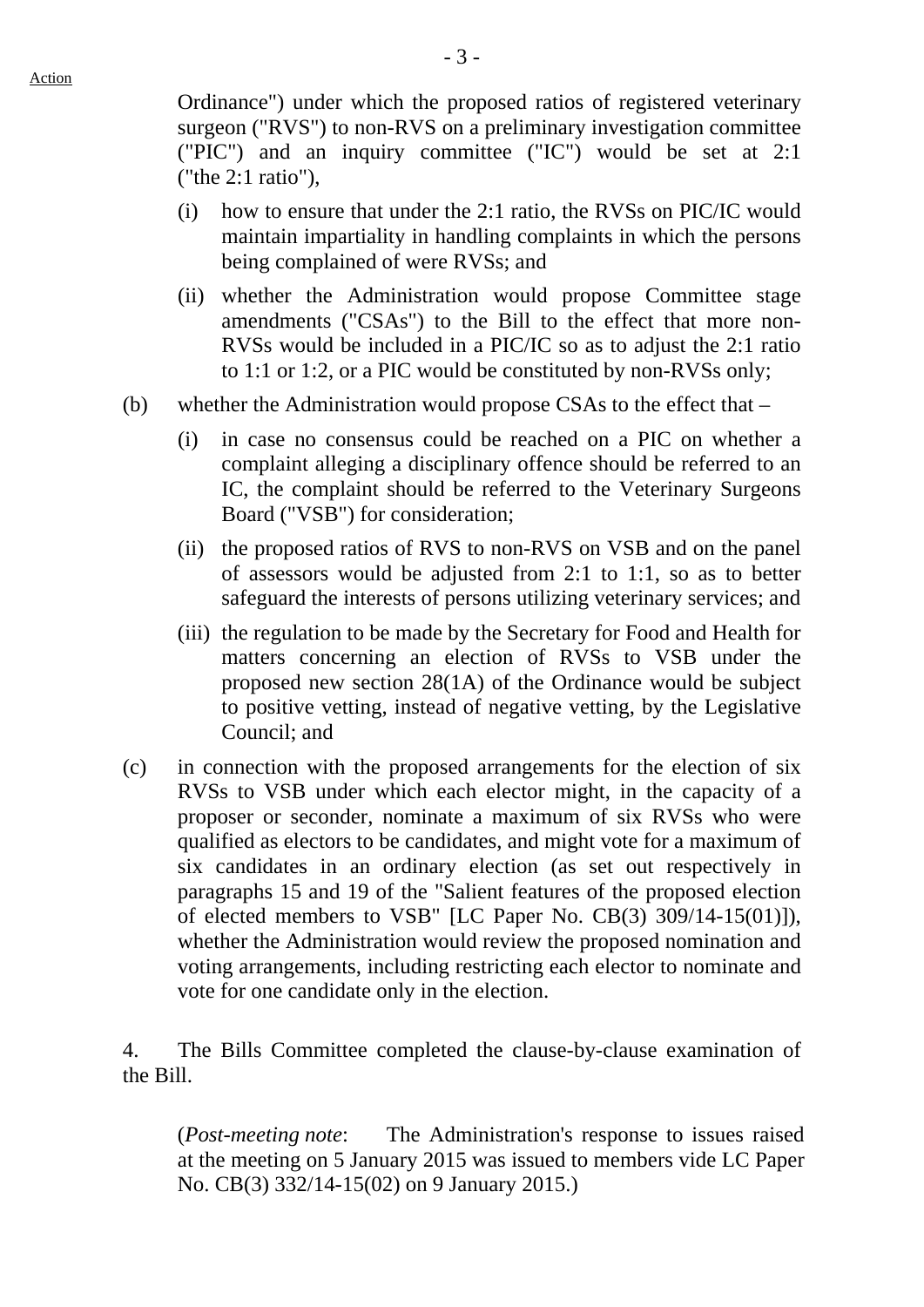### **III. Any other business**

Next meeting

5. Members agreed that the fifth meeting of the Bills Committee be held on Monday, 12 January 2015 from 10:45 am to 12:45 pm to consider the Administration's written response to issues arising from this meeting and draft CSAs.

6. The Chairman reminded members to send their draft CSAs, if any, to the Clerk before the fifth meeting for consideration by the Bills Committee.

(*Post-meeting note:* Notice of the fifth meeting and the agenda of the meeting were issued vide LC Paper No. CB(3) 317/14-15 on 5 January 2015.)

7. There being no other business, the meeting ended at 12:46 pm.

Council Business Division 3 Legislative Council Secretariat 23 January 2015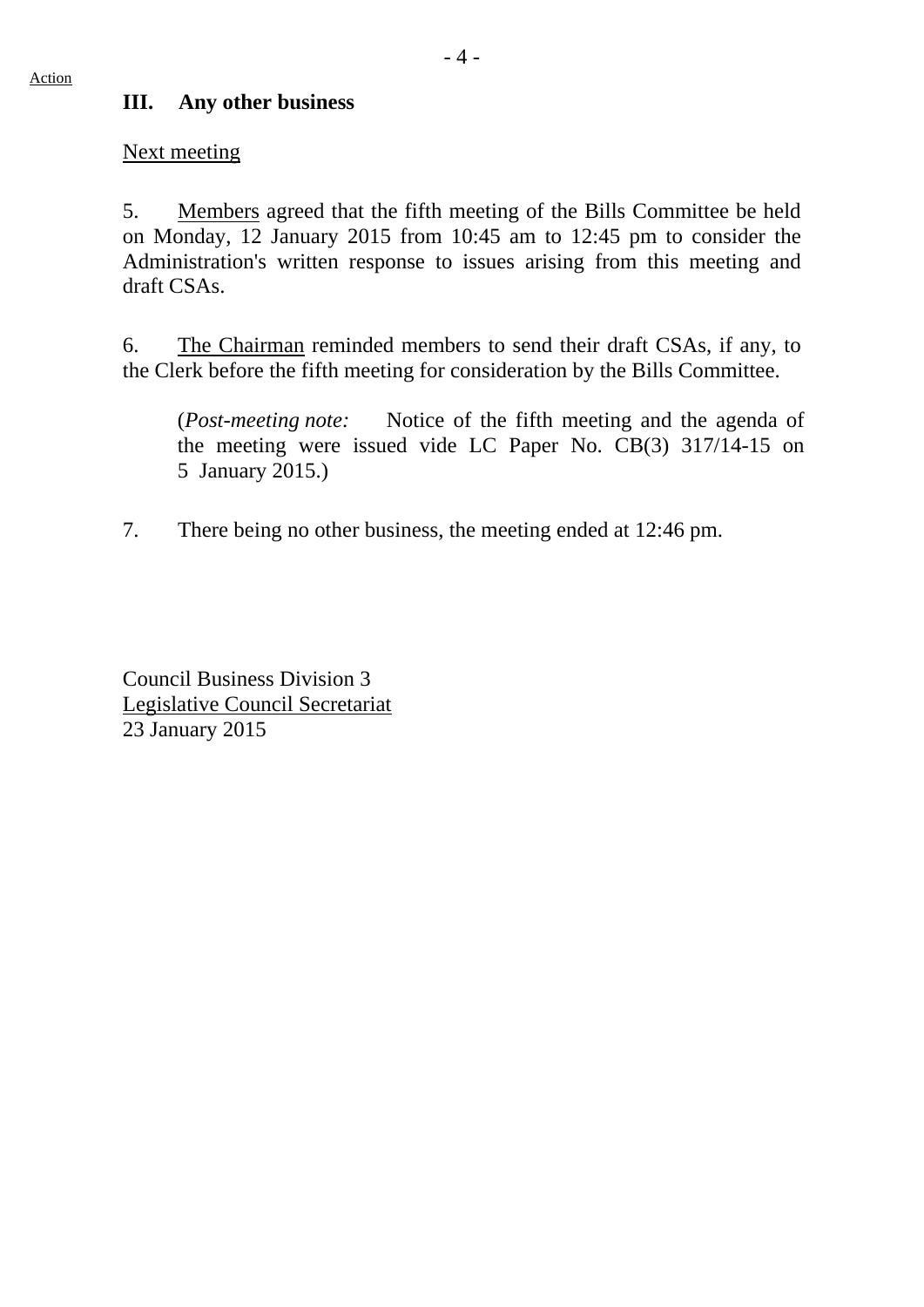# **Proceedings of the fourth meeting of the Bills Committee on Veterinary Surgeons Registration (Amendment) Bill 2014 on Monday, 5 January 2015, at 10:45 am in Conference Room 2A of the Legislative Council Complex**

| <b>Time</b>                                      | <b>Speaker</b>                                           | Subject(s)                                                                                                                                                                                                                                                                                                                                                                                                                                                                                                                                                                                                                                                                                                                                                                                                                                                                                                                                                                                                                                                                                                                                                                                                                                                                                                                                                                                                                                                                                                                                                                                                                                                                                                                                                          | <b>Action</b>                                                                                           |
|--------------------------------------------------|----------------------------------------------------------|---------------------------------------------------------------------------------------------------------------------------------------------------------------------------------------------------------------------------------------------------------------------------------------------------------------------------------------------------------------------------------------------------------------------------------------------------------------------------------------------------------------------------------------------------------------------------------------------------------------------------------------------------------------------------------------------------------------------------------------------------------------------------------------------------------------------------------------------------------------------------------------------------------------------------------------------------------------------------------------------------------------------------------------------------------------------------------------------------------------------------------------------------------------------------------------------------------------------------------------------------------------------------------------------------------------------------------------------------------------------------------------------------------------------------------------------------------------------------------------------------------------------------------------------------------------------------------------------------------------------------------------------------------------------------------------------------------------------------------------------------------------------|---------------------------------------------------------------------------------------------------------|
| marker                                           |                                                          |                                                                                                                                                                                                                                                                                                                                                                                                                                                                                                                                                                                                                                                                                                                                                                                                                                                                                                                                                                                                                                                                                                                                                                                                                                                                                                                                                                                                                                                                                                                                                                                                                                                                                                                                                                     | required                                                                                                |
|                                                  | Agenda Item I - Confirmation of minutes                  |                                                                                                                                                                                                                                                                                                                                                                                                                                                                                                                                                                                                                                                                                                                                                                                                                                                                                                                                                                                                                                                                                                                                                                                                                                                                                                                                                                                                                                                                                                                                                                                                                                                                                                                                                                     |                                                                                                         |
| $000227 -$<br>000259                             | Chairman                                                 | Confirmation of the minutes of the meeting held on 2 December<br>2014 [LC Paper No. CB(3)303/14-15].                                                                                                                                                                                                                                                                                                                                                                                                                                                                                                                                                                                                                                                                                                                                                                                                                                                                                                                                                                                                                                                                                                                                                                                                                                                                                                                                                                                                                                                                                                                                                                                                                                                                |                                                                                                         |
| Agenda Item II - Meeting with the Administration |                                                          |                                                                                                                                                                                                                                                                                                                                                                                                                                                                                                                                                                                                                                                                                                                                                                                                                                                                                                                                                                                                                                                                                                                                                                                                                                                                                                                                                                                                                                                                                                                                                                                                                                                                                                                                                                     |                                                                                                         |
| $000300 -$<br>001810                             | Chairman<br>Administration<br>Dr CHIANG Lai-wan          | Opening remarks<br>The Administration's briefing on its written response to issues<br>raised at the meeting on 2 December 2014 in relation to the<br>Veterinary Surgeons Registration (Amendment) Bill 2014 ("the<br>Bill") [LC Paper Nos. CB(3) 305/14-15(01) and (02)].<br>Dr CHIANG Lai-wan's request for the Administration to –<br>(a) adapt relevant regulations made by the Electoral Affairs<br>Commission and the Independent Commission Against<br>Corruption on electoral procedure and prevention of bribery<br>to the regulation to be made by the Secretary for Food and<br>Health for matters concerning an election of registered<br>veterinary surgeons ("RVSs") by the veterinary profession to<br>the Veterinary Surgeons Board ("VSB") under the proposed<br>new section 28(1A) of the Veterinary Surgeons Registration<br>(Cap. 529) ("the Ordinance") ("election<br>Ordinance<br>regulation"), so as to ensure the integrity of the election;<br>(b) endeavour to minimize the cost of the election which would<br>be borne by public money, e.g. it might suffice to set up<br>polling stations in a few districts easily accessible to electors;<br>and<br>(c) propose Committee stage amendments ("CSAs") to the Bill<br>to the effect that the proposed ratio of RVS to non-RVS on<br>the panel of assessors under the Bill be adjusted from 2:1 to<br>1:1 by increasing the number of non-RVSs from six to 12, so<br>that a larger pool of talents would be available for sharing<br>VSB's workload.<br>The Administration's undertaking to -<br>(a) endeavour to ensure that the election of RVSs to VSB would<br>be open, fair and cost-effective; and<br>(b) consider increasing the number of non-RVSs on the panel of<br>assessors. | The<br>Administration<br>to take action<br>as required in<br>paragraph<br>$3(b)(ii)$ of the<br>minutes. |
|                                                  | Continuation of clause-by-clause examination of the Bill |                                                                                                                                                                                                                                                                                                                                                                                                                                                                                                                                                                                                                                                                                                                                                                                                                                                                                                                                                                                                                                                                                                                                                                                                                                                                                                                                                                                                                                                                                                                                                                                                                                                                                                                                                                     |                                                                                                         |
| $001811 -$                                       | Chairman                                                 | Clause 11 - Sections 17A to 17D added                                                                                                                                                                                                                                                                                                                                                                                                                                                                                                                                                                                                                                                                                                                                                                                                                                                                                                                                                                                                                                                                                                                                                                                                                                                                                                                                                                                                                                                                                                                                                                                                                                                                                                                               | The                                                                                                     |
| 010412                                           | Admin                                                    |                                                                                                                                                                                                                                                                                                                                                                                                                                                                                                                                                                                                                                                                                                                                                                                                                                                                                                                                                                                                                                                                                                                                                                                                                                                                                                                                                                                                                                                                                                                                                                                                                                                                                                                                                                     | Administration                                                                                          |
|                                                  | Dr CHIANG Lai-wan<br>Mr Steven HO                        | New section $17B - Term$ of office of assessors                                                                                                                                                                                                                                                                                                                                                                                                                                                                                                                                                                                                                                                                                                                                                                                                                                                                                                                                                                                                                                                                                                                                                                                                                                                                                                                                                                                                                                                                                                                                                                                                                                                                                                                     | to take actions<br>as required in                                                                       |
|                                                  | Mr CHAN Chi-chuen                                        | Members raised no query.                                                                                                                                                                                                                                                                                                                                                                                                                                                                                                                                                                                                                                                                                                                                                                                                                                                                                                                                                                                                                                                                                                                                                                                                                                                                                                                                                                                                                                                                                                                                                                                                                                                                                                                                            | paragraphs<br>$3(a)(i)$ and (ii),<br>and $3(b)(i)$ of                                                   |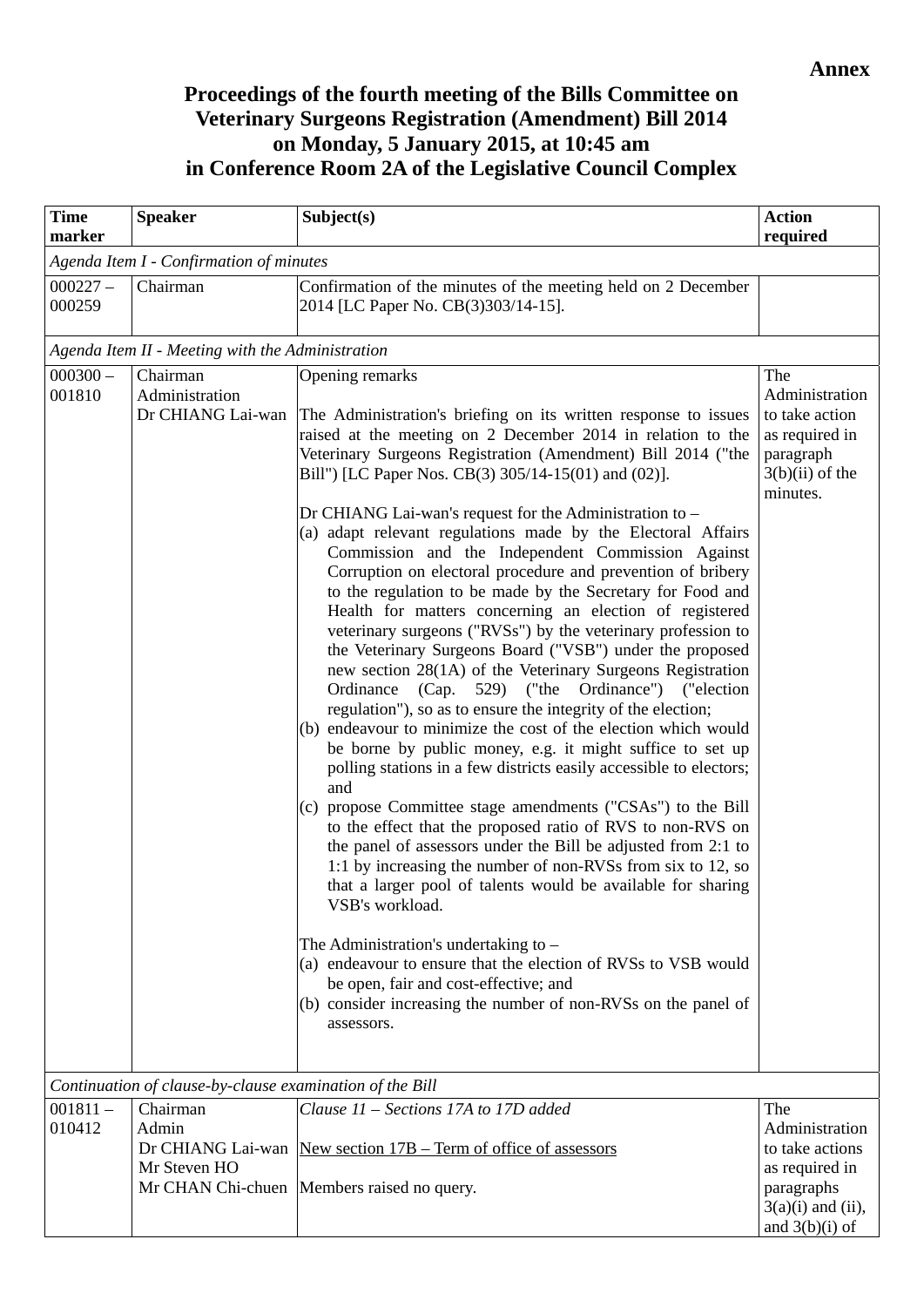| <b>Time</b> | <b>Speaker</b> | Subject(s)                                                                                                               | <b>Action</b> |
|-------------|----------------|--------------------------------------------------------------------------------------------------------------------------|---------------|
| marker      |                |                                                                                                                          | required      |
|             |                | New section $17C$ – Establishment of preliminary investigation                                                           | the minutes.  |
|             |                | committee                                                                                                                |               |
|             |                | Regarding the proposed preliminary investigation committee                                                               |               |
|             |                | ("PIC") which would comprise two RVSs and one non-RVS and                                                                |               |
|             |                | might refer, by a majority vote of its members, a complaint                                                              |               |
|             |                | alleging a disciplinary offence to an inquiry committee ("IC"),                                                          |               |
|             |                | the Chairman's and Dr CHIANG Lai-wan's grave concern about                                                               |               |
|             |                | the imbalanced ratio of RVS to non-RVS on PIC, which could                                                               |               |
|             |                | give rise to a perception that PIC might handle complaints in                                                            |               |
|             |                | favour of the members of the veterinary profession who were the                                                          |               |
|             |                | subjects of the complaints concerned. Their worry that most                                                              |               |
|             |                | complaints from pet owners about members of the veterinary                                                               |               |
|             |                | profession would likely be dismissed by PICs which were                                                                  |               |
|             |                | dominated by RVSs and would not be referred to ICs. Their                                                                |               |
|             |                | request for the Administration to consider proposing CSAs to the<br>effect that -                                        |               |
|             |                | (a) the number of non-RVSs on a PIC would be increased so that                                                           |               |
|             |                | the ratio of RVS to non-RVS thereon would be adjusted to                                                                 |               |
|             |                | 1:1 or 1:2, or a PIC would be constituted by non-RVSs only,                                                              |               |
|             |                | so as to better safeguard the interests of pet owners; and<br>(b) the proposed PIC might not decide whether a complaint  |               |
|             |                | should be referred to an IC unless all of its members came to                                                            |               |
|             |                | a consensus. In case such a consensus could not be reached,                                                              |               |
|             |                | the complaint should be referred to VSB for consideration on                                                             |               |
|             |                | whether to refer the complaint to the IC.                                                                                |               |
|             |                |                                                                                                                          |               |
|             |                | At Mr Steven HO's request, the Administration's undertaking to                                                           |               |
|             |                | explain in writing how it would ensure that RVSs on PICs could                                                           |               |
|             |                | maintain impartiality in handling complaints about members of<br>the veterinary profession.                              |               |
|             |                |                                                                                                                          |               |
|             |                | The Administration's response that -                                                                                     |               |
|             |                | (a) under the existing arrangement, a PIC comprising a RVS and                                                           |               |
|             |                | a non-RVS would determine whether to recommend to VSB                                                                    |               |
|             |                | that a complaint alleging a disciplinary offence should be                                                               |               |
|             |                | referred to an IC. VSB would subsequently decide whether<br>to refer the complaint to an IC, and VSB's decision would be |               |
|             |                | made by a majority vote of its members. The ratio of RVS                                                                 |               |
|             |                | to non-RVS on VSB is set at 2:1. If a PIC concluded that a                                                               |               |
|             |                | complaint should not be referred to VSB, the Secretary to                                                                |               |
|             |                | VSB would notify the complainant in writing;                                                                             |               |
|             |                | (b) under the Bill, the proposed three-member PIC would                                                                  |               |
|             |                | determine whether to refer a complaint to an IC. The ratio                                                               |               |
|             |                | of RVS to non-RVS on a PIC would be set at 2:1 as on VSB.                                                                |               |
|             |                | The proposed PIC would have an odd number of members<br>(i.e. three), so that a majority vote might be obtained on       |               |
|             |                | whether to refer complaints to ICs;                                                                                      |               |
|             |                | (c) the possible perception of pet owners against the proposed                                                           |               |
|             |                | PIC was noted. The inclusion of a non-RVS would help                                                                     |               |
|             |                | allay the concerns of complainants who utilized veterinary                                                               |               |
|             |                | services. The RVSs who would hold the majority on PIC                                                                    |               |
|             |                | should not be assumed to be biased towards members of the                                                                |               |
|             |                | veterinary profession in handling complaints alleging a                                                                  |               |
|             |                | disciplinary offence.<br>Their professional knowhow and<br>understanding of the veterinary profession would facilitate   |               |
|             |                |                                                                                                                          |               |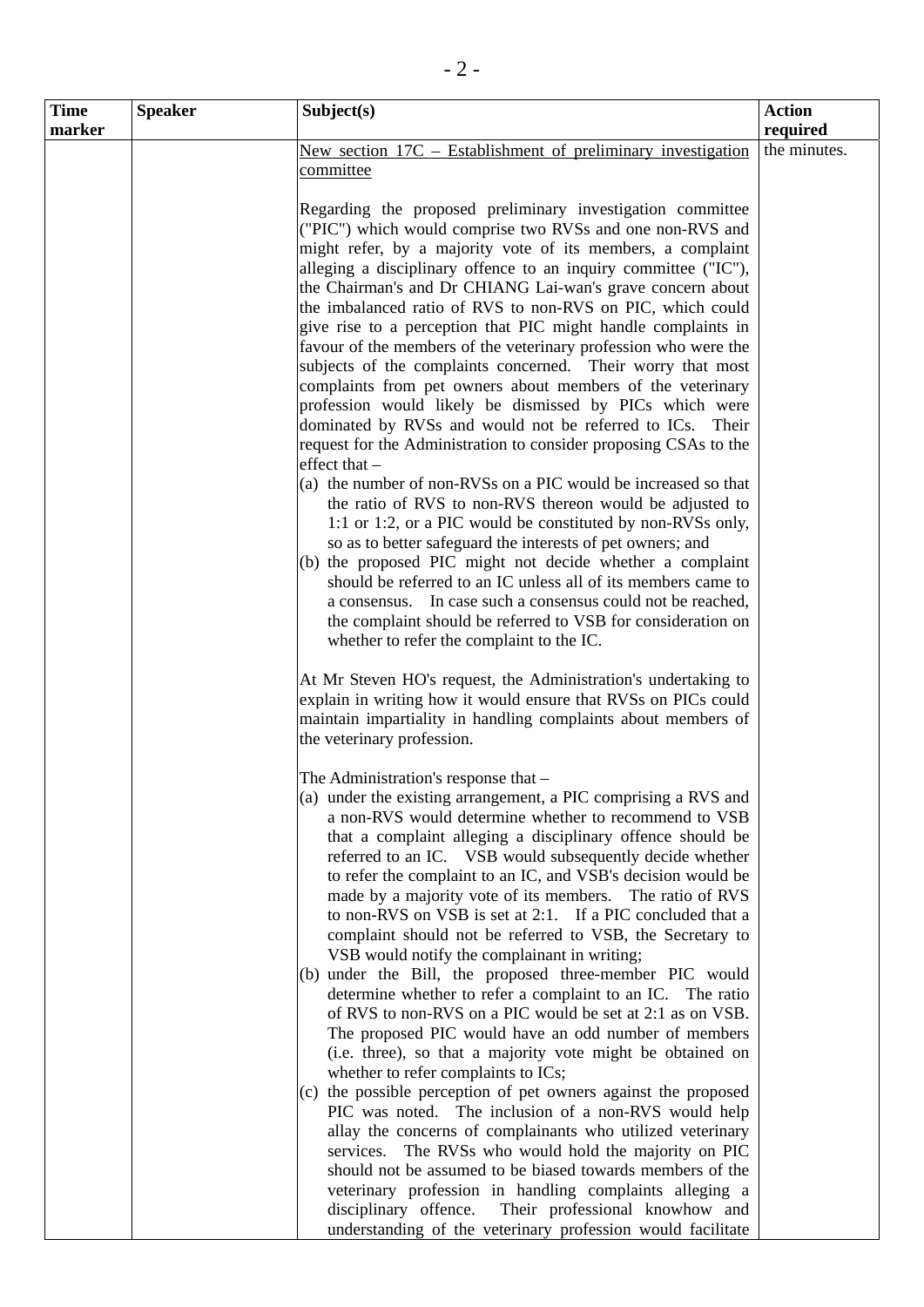| <b>Time</b> | <b>Speaker</b>    | Subject(s)                                                                                                                                                                                                                                                                                                                                                                                                                                                                                                                                                                                                                                                                                                                                                                             | <b>Action</b>     |
|-------------|-------------------|----------------------------------------------------------------------------------------------------------------------------------------------------------------------------------------------------------------------------------------------------------------------------------------------------------------------------------------------------------------------------------------------------------------------------------------------------------------------------------------------------------------------------------------------------------------------------------------------------------------------------------------------------------------------------------------------------------------------------------------------------------------------------------------|-------------------|
| marker      |                   |                                                                                                                                                                                                                                                                                                                                                                                                                                                                                                                                                                                                                                                                                                                                                                                        | required          |
|             |                   | the handling of complaints; and<br>(d) about 90% of some 600 complaints received by VSB in the<br>past were dismissed, as the PICs concerned considered there<br>being no breach of VSB's code of practice for the<br>professional conduct and discipline of RVSs ("CoP") or other<br>disciplinary offences committed, while about 10% of the<br>cases were referred to ICs for further inquiry. There were<br>complaints substantiated and the RVSs in breach of CoP or<br>conduct rules were subject to disciplinary actions, including<br>removal of their names from the register of RVSs for a fixed<br>period of time.<br>Administration's undertaking to consider members'<br>The<br>suggestion that if the proposed PIC could not reach a consensus                            |                   |
|             |                   | to refer a complaint to an IC, the complaint should be referred to<br>VSB for consideration.<br>New section 17D - Referral of complaints by preliminary<br>investigation committees                                                                                                                                                                                                                                                                                                                                                                                                                                                                                                                                                                                                    |                   |
|             |                   | Dr CHIANG Lai-wan's enquiry on whether "the RVS being<br>complained of" under the proposed new section $17D(2)(b)$ of the<br>Ordinance would include the veterinary clinic owned by the RVS<br>concerned or other persons working in the clinic, such as<br>veterinary assistants and nurses; and if not, whether its scope<br>could be expanded to include investors or operators of such<br>clinics. Her view that the whole veterinary profession should be<br>subject to comprehensive regulation.                                                                                                                                                                                                                                                                                 |                   |
|             |                   | The Administration's response that -<br>(a) the Ordinance provides for the regulation of the practice of<br>veterinary surgery, the registration of veterinary surgeons,<br>and the disciplinary control of the professional activities of<br>The regulatory regime does not cover the operation<br>RVS <sub>s.</sub><br>of veterinary clinics or medical groups running such clinics.<br>However, VSB's CoP provides that "veterinary surgeons must<br>not allow their professional judgment, integrity, discretion or<br>conduct to be influenced by a lay person in any matter<br>requiring the application of professional knowledge or skill".<br>RVSs acting in a manner unbefitting the profession under the<br>influence of their employers might have contravened CoP;<br>and |                   |
|             |                   | (b) persons aggrieved by improper practices of such clinics or<br>medical groups might file civil lawsuits.<br>Dr CHIANG Lai-wan's remarks that she would follow up the<br>matters on regulation of the veterinary profession at meetings of<br>the Panel on Food Safety and Environmental Hygiene of the<br>Legislative Council ("LegCo").                                                                                                                                                                                                                                                                                                                                                                                                                                            |                   |
| $010413 -$  | Chairman          | Clause $12$ – Section 18 amended (inquiry committee and rules of                                                                                                                                                                                                                                                                                                                                                                                                                                                                                                                                                                                                                                                                                                                       | The               |
| 011048      | Admin             | conduct)                                                                                                                                                                                                                                                                                                                                                                                                                                                                                                                                                                                                                                                                                                                                                                               | Administration    |
|             | Dr CHIANG Lai-wan |                                                                                                                                                                                                                                                                                                                                                                                                                                                                                                                                                                                                                                                                                                                                                                                        | to take action as |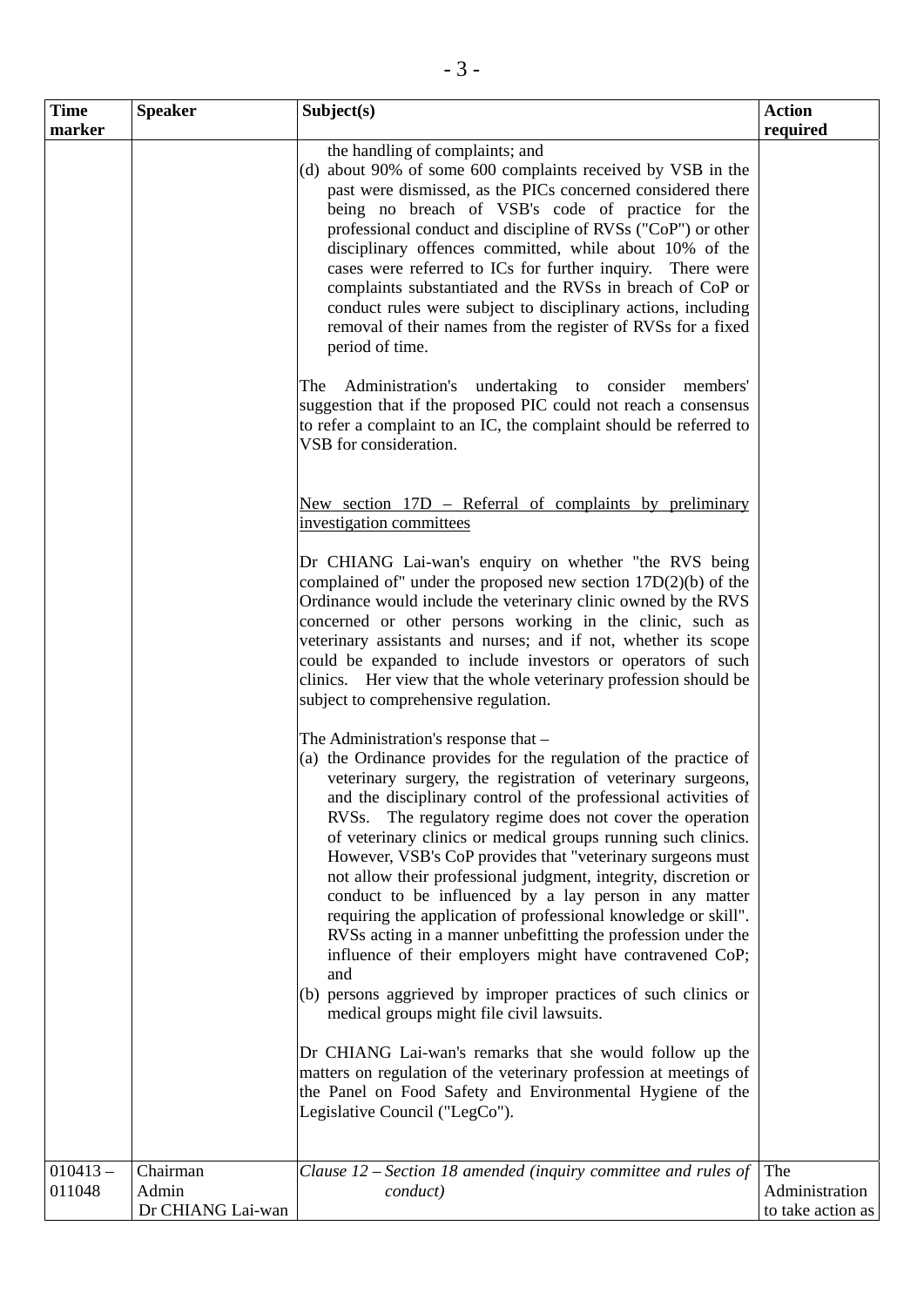| <b>Time</b>          | <b>Speaker</b>                                            | Subject(s)                                                                                                                                                                                                                                                                                                                                                                                                                                                                                                                                                                                                                                                                                                                                                                                                                                                                                                                                                                                                                                                                                                                                                                                                                                                                                                                                                                                                                                                                                                                                                                                                                                                                                                                                                                                                                                                                                                                                                                                                                                                                                                   | <b>Action</b>                                                                                                         |
|----------------------|-----------------------------------------------------------|--------------------------------------------------------------------------------------------------------------------------------------------------------------------------------------------------------------------------------------------------------------------------------------------------------------------------------------------------------------------------------------------------------------------------------------------------------------------------------------------------------------------------------------------------------------------------------------------------------------------------------------------------------------------------------------------------------------------------------------------------------------------------------------------------------------------------------------------------------------------------------------------------------------------------------------------------------------------------------------------------------------------------------------------------------------------------------------------------------------------------------------------------------------------------------------------------------------------------------------------------------------------------------------------------------------------------------------------------------------------------------------------------------------------------------------------------------------------------------------------------------------------------------------------------------------------------------------------------------------------------------------------------------------------------------------------------------------------------------------------------------------------------------------------------------------------------------------------------------------------------------------------------------------------------------------------------------------------------------------------------------------------------------------------------------------------------------------------------------------|-----------------------------------------------------------------------------------------------------------------------|
| marker               |                                                           | Dr CHIANG Lai-wan's request for the Administration to propose<br>CSAs to the effect that more non-RVSs would be included in an<br>IC so as to adjust the ratio of RVS to non-RVS thereon to 1:1 or<br>1:2.<br>In response to Dr CHIANG's enquiry, the Administration's<br>explanation that the textual amendments under the Bill to replace<br>"shall" with "must" in the English text of the Ordinance was in<br>line with the current drafting practice.                                                                                                                                                                                                                                                                                                                                                                                                                                                                                                                                                                                                                                                                                                                                                                                                                                                                                                                                                                                                                                                                                                                                                                                                                                                                                                                                                                                                                                                                                                                                                                                                                                                   | required<br>required in<br>paragraph<br>$3(a)(ii)$ of the<br>minutes.                                                 |
| $011049 -$<br>013532 | Chairman<br>Admin<br>Mr CHAN Chi-chuen<br>Dr Kenneth CHAN | Clause 13 – Section 28 amended (regulations)<br>Dr CHIANG Lai-wan The Administration's briefing on the "Salient features of the<br>proposed election of elected members to VSB" [LC Paper No.<br>$CB(3)$ 309/14-15(01)].<br>The Administration's response to members' enquiries that at the<br>first election of RVSs to VSB, electors would be required to cast<br>votes in person and no proxy or electronic voting would be<br>The Administration was open to exploring other<br>allowed.<br>voting arrangements in future, including electronic voting as<br>suggested by some deputations from the veterinary profession to<br>the Bills Committee. It would take into account the experience<br>of the first election when considering the feasibility of other more<br>simple and convenient voting arrangements.<br>The Chairman's and members' support for electors casting their<br>votes in person.<br>Dr Kenneth CHAN's view that while electors residing in remote<br>areas were allowed to vote by electronic means at elections of<br>board members of regulatory bodies in some overseas<br>jurisdictions like the United Kingdom, electronic voting should<br>not be suitable for Hong Kong given its small geographical size.<br>The Chairman's and members' strong reservation about the<br>Administration's proposal to allow each elector to nominate a<br>maximum of six RVSs and vote for a maximum of six candidates<br>in an ordinary election. Their worries that the election would be<br>dominated by bloc voting influenced by certain sizeable groups<br>or organisations. Their request for the Administration to $-$<br>(a) review the proposed nomination and voting arrangements,<br>including restricting each elector to nominate and vote for<br>one candidate only in the election, to facilitate competition<br>and encourage candidates of different backgrounds to<br>participate in the election; and<br>(b) consider proposing CSAs to the effect that the election<br>regulation would be subject to positive vetting, instead of<br>negative vetting, by LegCo. | The<br>Administration<br>to take actions<br>as required in<br>paragraphs<br>$3(b)(iii)$ and $3(c)$<br>of the minutes. |